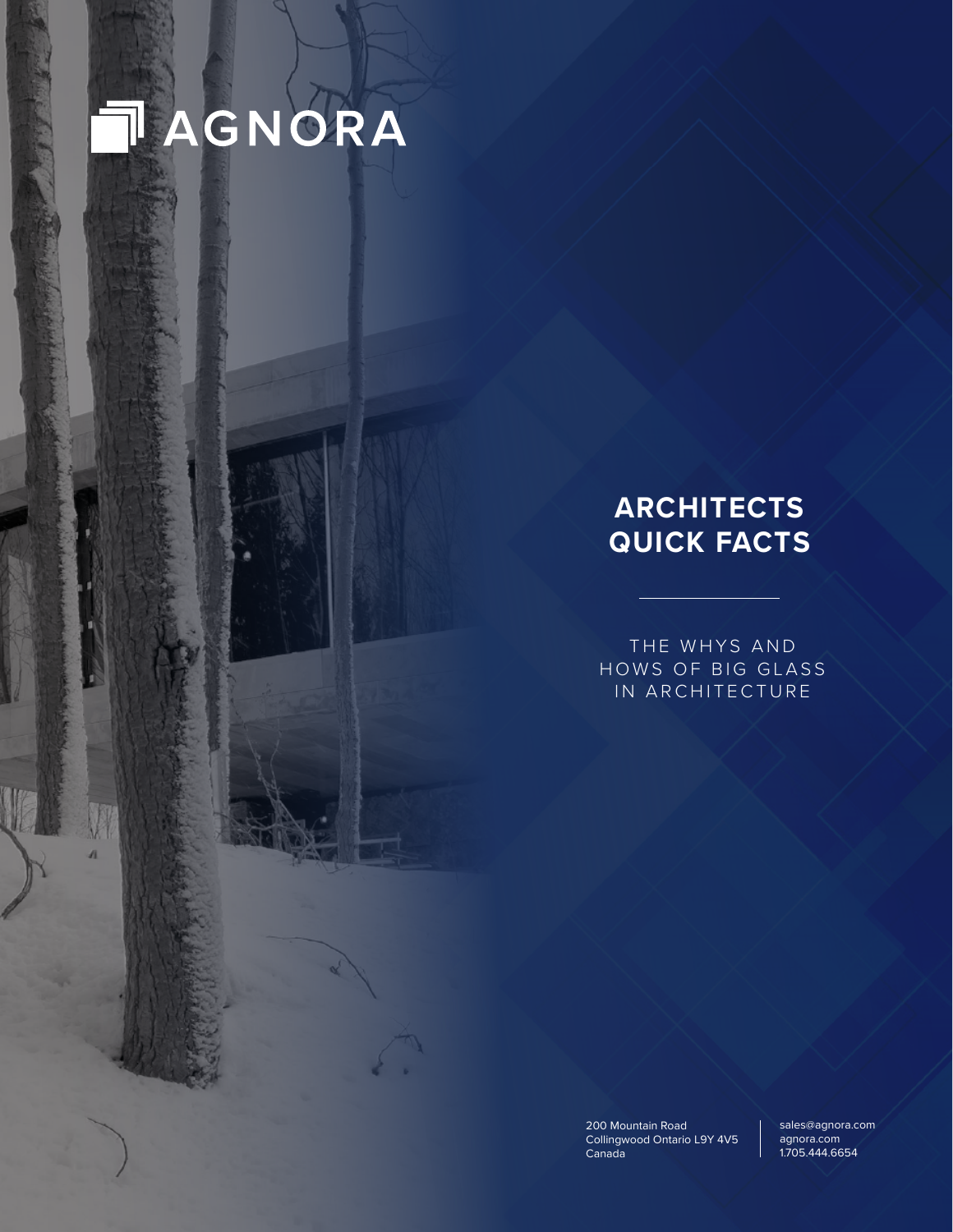## WHY BIG GLASS

Big Glass has the benefit of being one of the most versatile facade materials in the world. It is the perfect blend of form and function and can yield creative, versatile and timeless results. Big Glass can mean a lot of things, but at AGNORA, we believe it comes down to these core values:

#### **AESTHETICS**

Big Glass provides numerous aesthetic benefits:

- In homes it creates incredible vistas, with unhindered views
- In retail it creates an enhanced, human, authentic in-store experiences with natural light and openness
- In commercial and institutional spaces, it elevates mood and efficiency

Large glass is used throughout commercial, institutional retail and residential spaces as a way to improve overall personal well-being to each area. Multiple studies have shown the benefits of natural light in both productivity, consumer purchases and overall happiness.

#### **EFFICIENCY & ENERGY**

Performance coatings, lamination, and insulated glass units (IGU's) can all have a tremendous effect on the end products durability and efficiency. AGNORA uses a blend of all of these elements to create glass facades perfectly tailored to the requirements of the building, regional environment and government regulations.

Energy and efficiency aren't the only benefits BIG glass can offer.

Do you need theft protection? Do you need a custom solutions (e.g. staircase)? Big glass fabrication can be used for these applications.

Also consider:

#### **While Building**

Each crane movement, each large panel can lay more area, resulting in less parts to the "puzzle." Less caulking, less hardware.

#### **For the Building**

Glass is the only cladding material that brings energy into the building, and big glass can do an incredible job at controlling both interior and exterior thermals.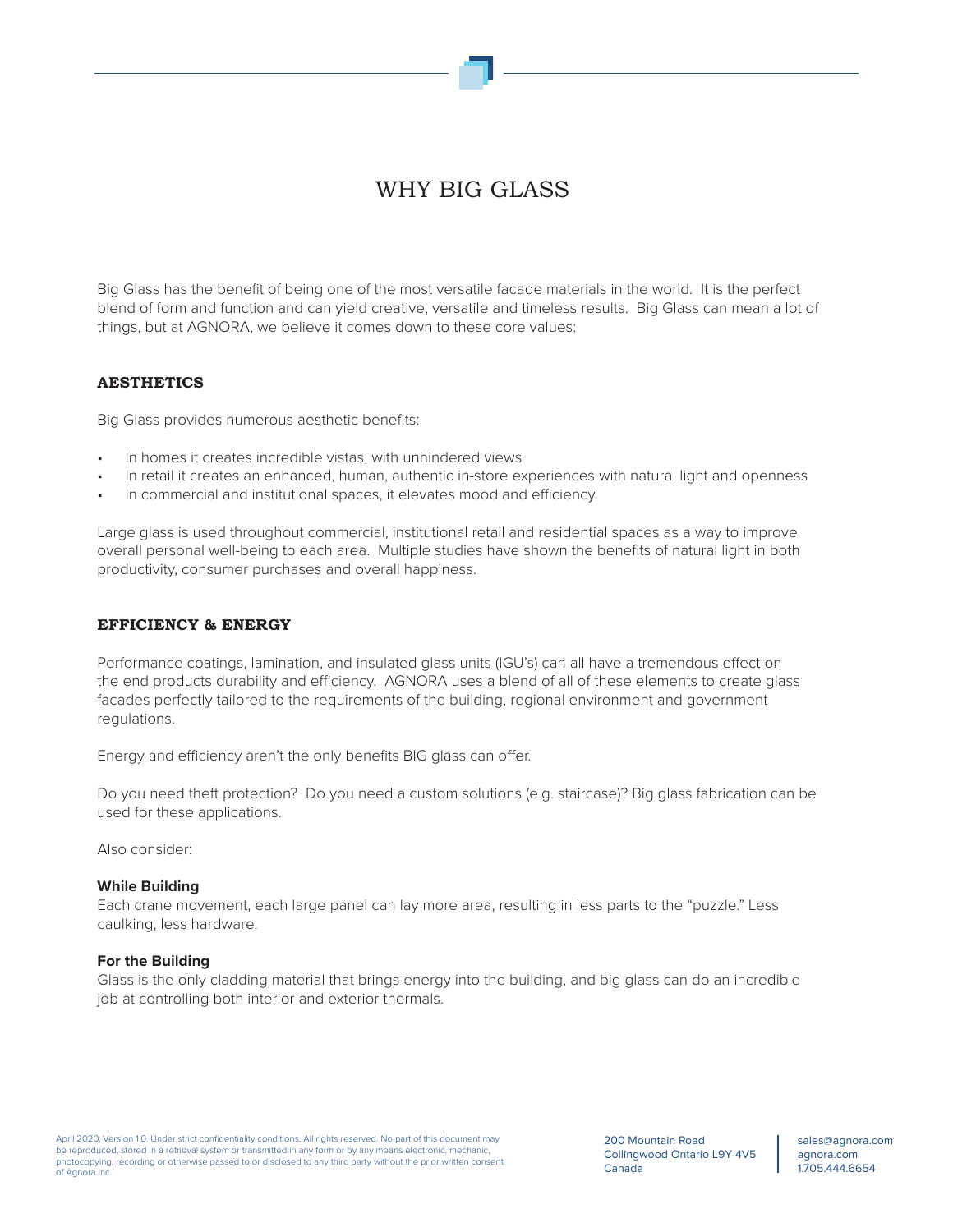## GLASS DESIGN CONSIDERATIONS

- What is the regional windload?
- What is the final dimension of the glass pane? Does the application merit Heat Treatment? a) Heat Strengthen b) Tempering
- Is the final dimension on the "edge" of a manufacturers glass size? If yes - can it be a smaller dimension to save costs?
- Does the application require solar control characteristics? (exterior)
- Does the application require Low Emissivity characteristics? (interior)
- Will this Unit be an Insulated Glass Unit? Will it be at an altitude higher than roughly 2000' above sea level
- Do you know the regions glazing capabilities, and whether you need special equipment to lift over 200lbs?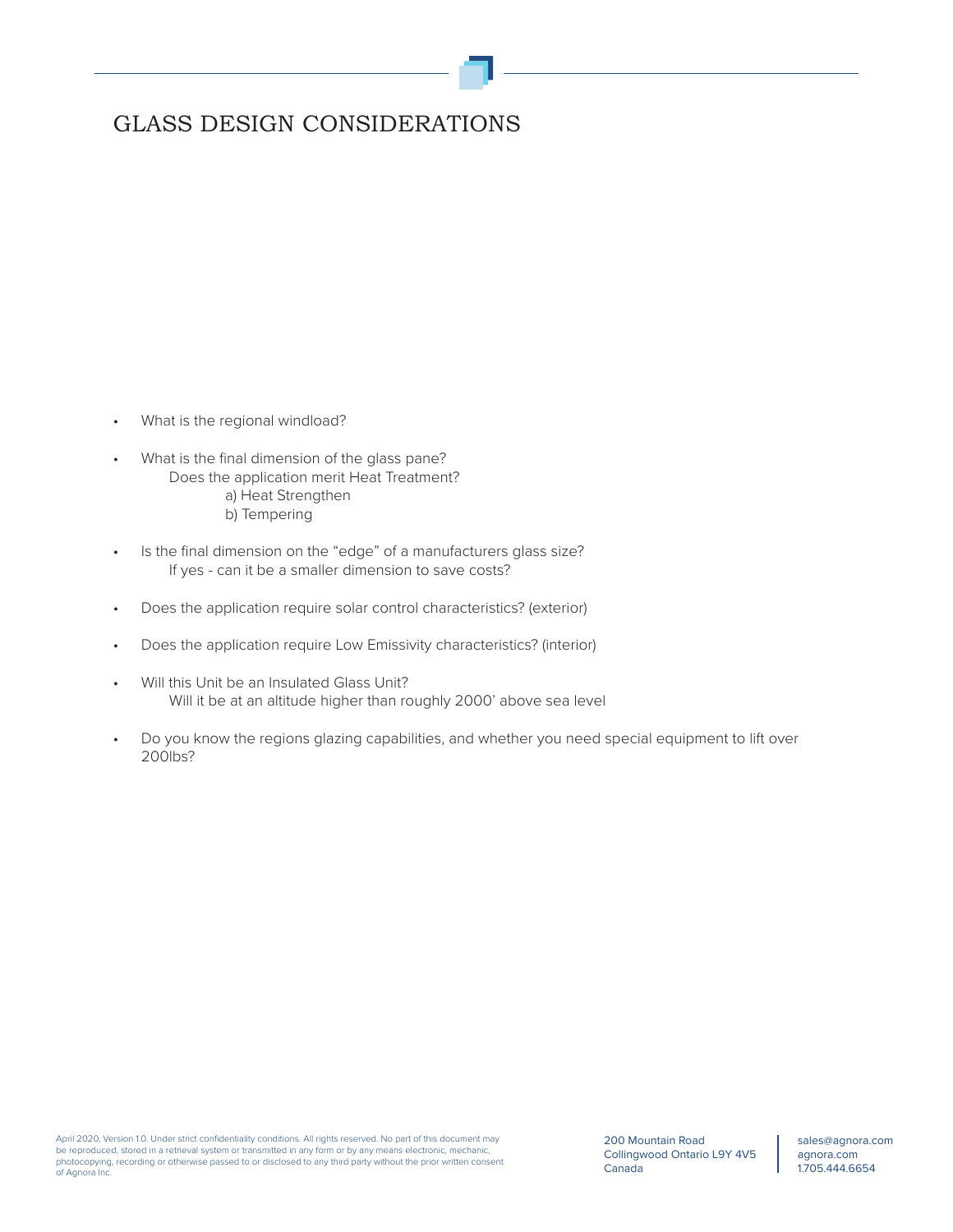## GLASS TERMS

#### **TEMPERING - The process of strengthening glass**

- Full Temper Up to an 4x strength over annealed glass. Shatters in pebbles
- Heat Treated Up to a 2x strength over annealed glass. Shatter in larger islands
- Annealed Native state of the glass. Shatter in large, sharp, shards
- Heat Soak Testing (HST) Heat treatment and tempering create compression and tension forces within the glass. HST effectively "weather tests" the glass for impurities and encourages breakage in the test facility as opposed to public

#### **LAMINATING - The process of adding layers to glass**

- Interlayer Laminate that is sandwiched between the glass lites
- PVB A standard high strength laminate used in a majority of applications
- SentryGlas A high strength laminate used for security or structural glasss applications

#### **CNC - Machining glass to size and shape**

- Rough Edge Cheapest, a finished edge appropriate for tempering and manipulation, but not to be used as an exposed edge
- CNC Polish Provides a high end look appropriate for exposed edge that will not be touched
- Diamond Polish Provides a clear finish like the rest of the glass, for exposed edge and can be touched

#### **INSULATED GLASS UNIT(s) / IGUs - Window and Exterior/Interior glass interfaces**

- Spacer Strip of metal situated between two glass lites. Filled with drying agent to reduce any residual moisture within the sealed unit
- Argon Gas Nobel gas infused between 2 glass lites and spacer. Inert and resistant to temperature transfer between interior and exterior lites
- Double Glazed IGU's Two pieces of glass with one spacer
- Triple Glazed IGU Three pieces of glass with two spacers
- Equalization IGU's IGU's that have had pressure set to a high altitude to eliminate concavity or convexity when the unit is finally installed
- Surface Number The surface from outside in. For example, the exterior surface is Surface 1, the inner surface to of the same glass is Surface 2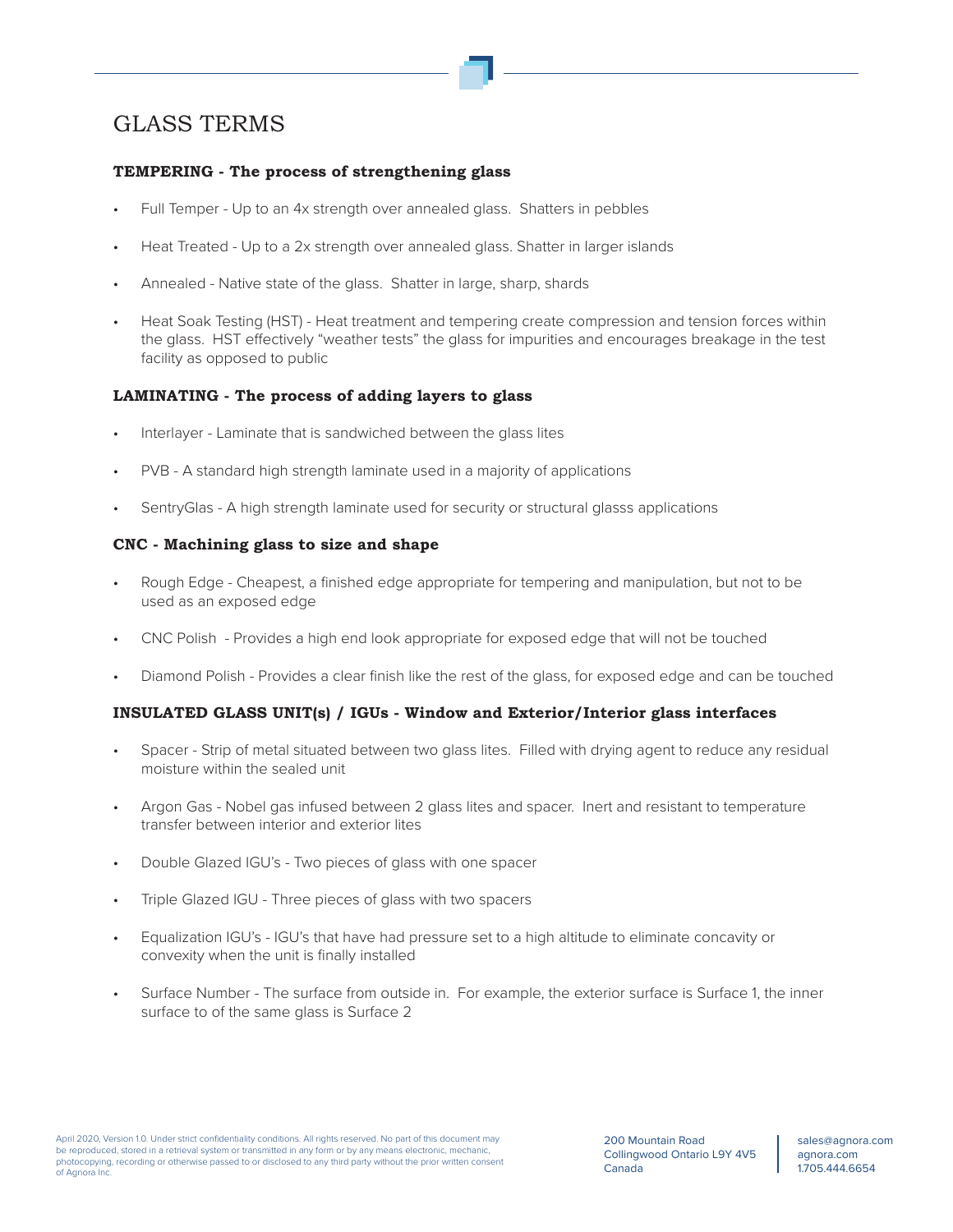### GLASS TYPES

#### **STANDARD**

Cheapest glass, contains iron and thus has a greenish hue to the glass

#### **LOW IRON**

Low Iron - Or "clear" glass. This is a preferred glass that does not contain excessive iron and thus is aesthetically clear

#### **LOW EMISSIVITY COATING**

Low Emissivity (low-e) Coating - Used on interior glass, and part of an IGU, low-e coatings repel radiant energy such as interior temperature. This ensures that internal room temperates stay consistent without "leaking" through the glass to mix with exterior temperature

#### **SOLAR CONTROL COATING**

Solar Control Coating - Use on exterior glass, and part of an IGU. Solar control coatings resist energy transfer from solar radiation into the interior room. An example is Saint-Gobains COOL-LITE XTREME 70/33. 70% of sunlight is allowed through (transmitted) while the Solar Factor is 0.33 (G value range from 0-1, 0 being no solar energy transmittance, 1 being complete transmittance)

#### **EXOTIC**

Acid etch coatings, painted glass and other exotics exist and are stocked by AGNORA.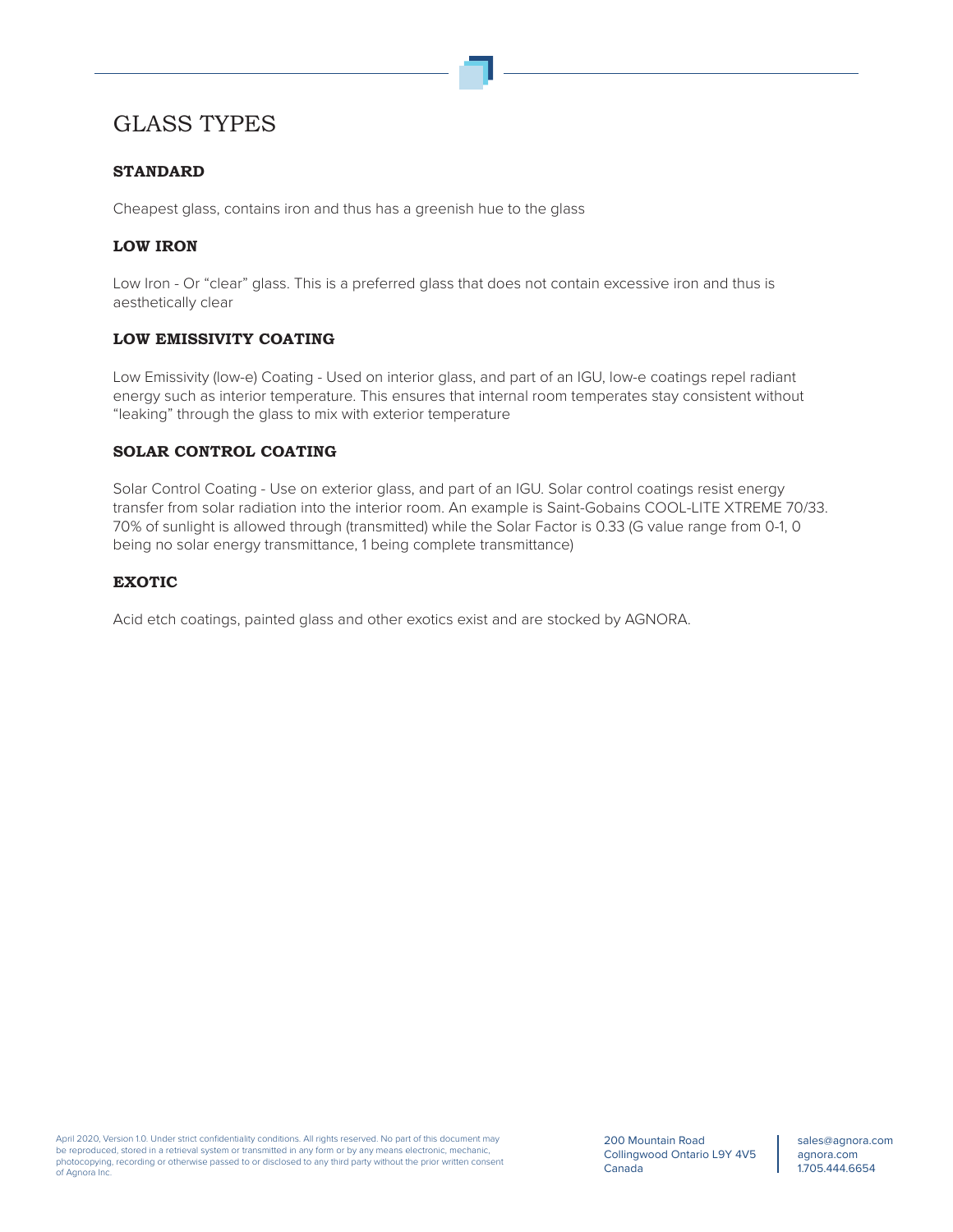## DESIGN CONSIDERATIONS

#### **LOADS**

Loads placed on glass can be from wind, application of force (i.e. someone hitting it) or from the glass itself if placed at an angle other than 90 degrees vertical.

Glass loads are table driven, and require the glazier or fabricator to help determine the appropriate glass thickness / glass thickness + interlayer for a given size. Be aware, and consult with a fabricator from the onset of the project to ensure loads are properly accounted for.

#### **RAW MATERIAL LIMITATIONS**

Glass ribbon from the float plant is manufactured in a 130" (3.3m) wide ribbon, which is then cut into lengths that can be transported. North American fabricated glass can reach sizes of 130" x 300" when production processes are applied.

Fabricators stock many of different sizes, often from a variety of glass manufacturers. Keep in mind that manufactured glass sizes can differ, thus design with consideration of cost (ie. don't make a piece of glass 205" when you could make it 203" and save on overall glass costs because a sheet is 204" vs 300")

#### **INTERLAYER CONSIDERATIONS**

Interlayers come in two main flavors and should be specified based on the glasses final application.

- PVB (standard)
- SentryGlas (security, structural, impact resistant)

The general :

ANNEALED LAMINATE Breaks in large portions, allowing the form to be maintained by the laminate

HEAT STRENGTHENED LAMINATE Provide adequate protection in most application, and resists most thermal stresses, and breaks in large islands

TEMPERED LAMINATES For high stress lites only and fails in a non-structural manner

#### **INTERLAYER SIZE CONSTRAINTS**

Both SentryGlas and PVB laminates can accommodate the overall 130" glass width, common to North American manufactured glass.

Other, more exotic laminates can include color stock, which range in roll widths of 96"-126". Special considerations regarding size must be made if these laminates are to be used.